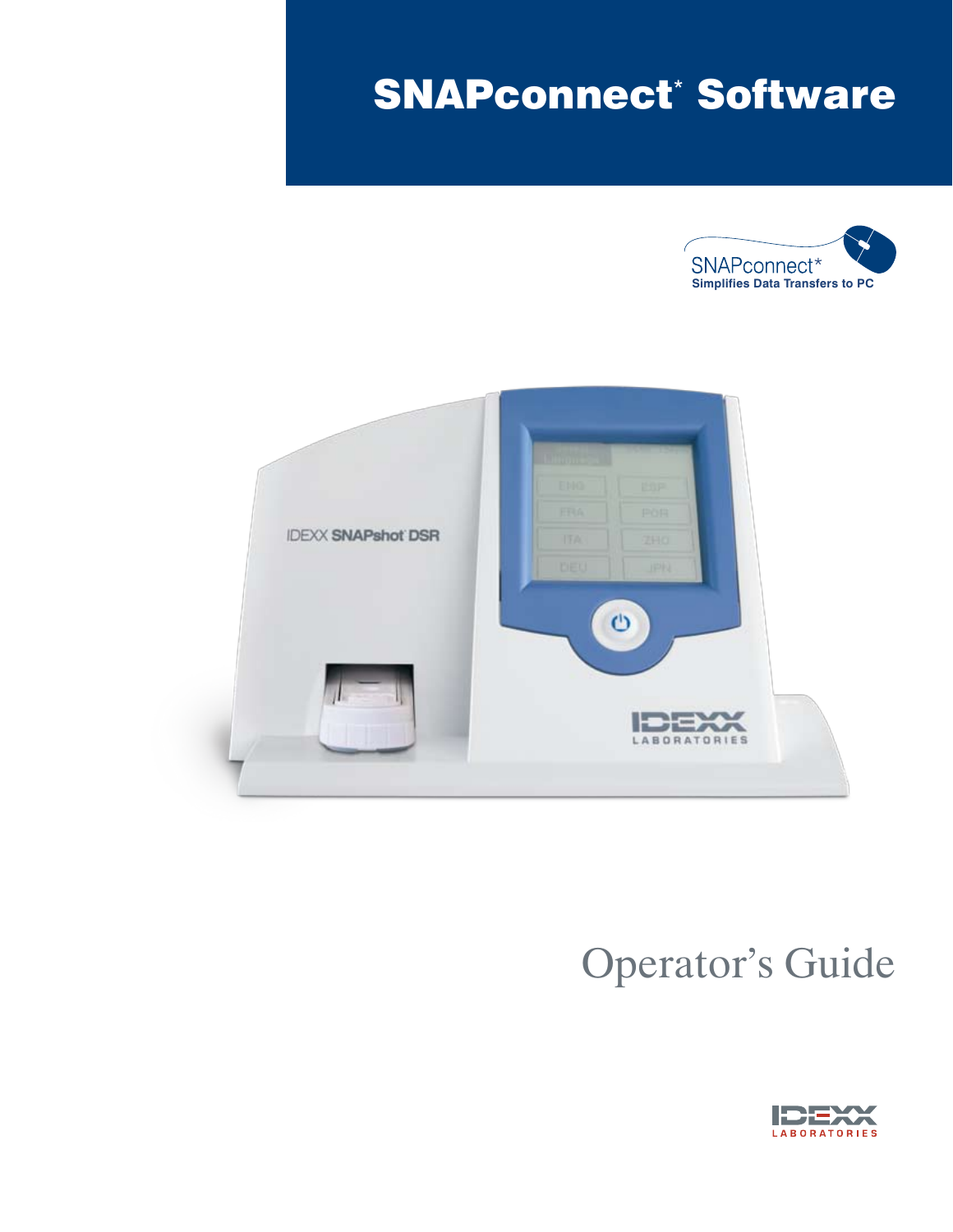#### **Proprietary Rights Notice**

Information in this document is subject to change without notice. Companies, names, and data used in examples are fictitious unless otherwise noted. No part of this document may be reproduced or transmitted in any form or by any means, electronic, mechanical, or otherwise, for any purpose, without the express written permission of IDEXX Laboratories. IDEXX Laboratories may have patents or pending patent applications, trademarks, copyrights, or other intellectual or industrial property rights covering this document or subject matter in this document. The furnishing of this document does not give a license to these property rights except as expressly provided in any written license agreement from IDEXX Laboratories.

© 2008 IDEXX Laboratories, Inc. All rights reserved. • 7610-00

\*SNAPshot and SNAPconnect are trademarks or registered trademarks of IDEXX Laboratories, Inc. in the United States and/or other countries. All other product and company names and logos are trademarks of their respective holders.



One IDEXX Drive Westbrook, Maine 04092 USA idexx.com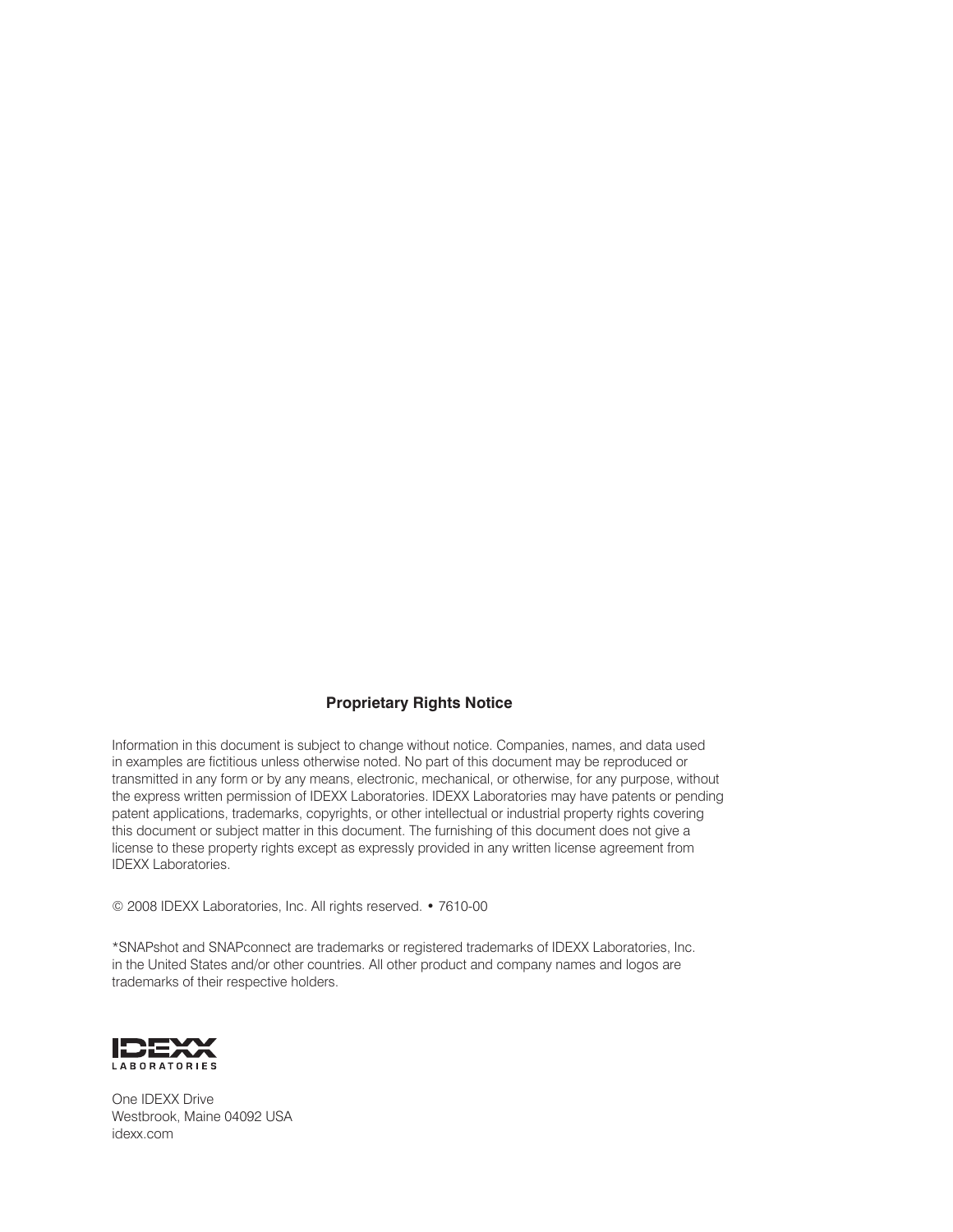# Contents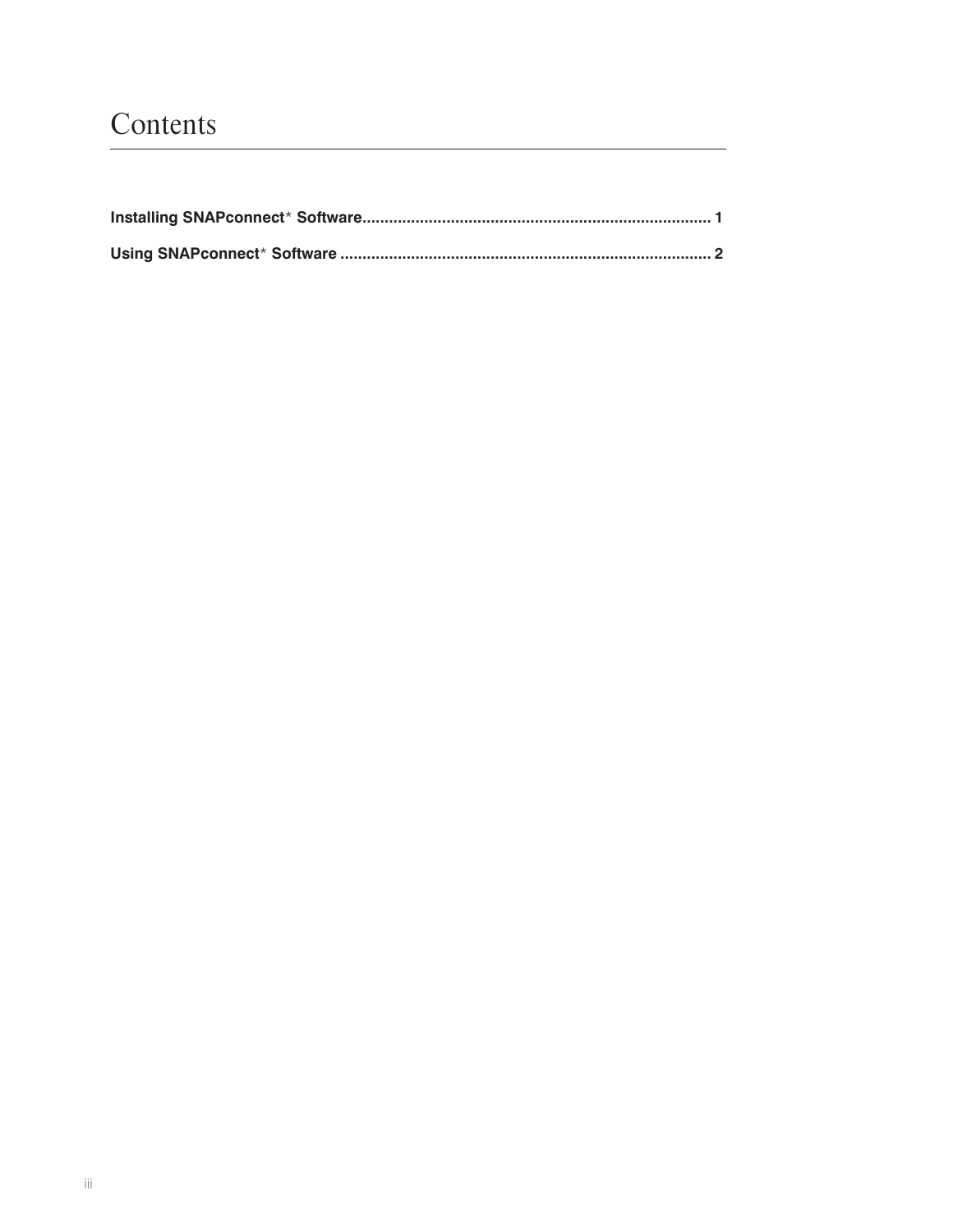SNAPconnect\* software lets you connect your SNAPshot\* DSR Reader to a personal computer (PC). SNAPconnect software lets you control the reader from your PC, download records to your hard drive, and display, customize, and print reports.

If you have not already installed SNAPconnect, follow the instructions below.

# **Prerequisites**

- SNAPconnect software installation file SNAPconnectSetup.exe. Download the file free of charge from www.idexx.co.uk/snapconnect and save it to your desktop.
- Personal computer with Microsoft Windows\* XP or Windows Vista operating system.

#### **To install SNAPconnect software**

- 1. Double-click the SNAPconnect Setup icon on your desktop. A Welcome window opens.
- 2. Click **Next.**

The Select Installation Folder window opens.

3. (Optional) To install the software in a different location from the default path, click **Browse,** then select a new path.

> TIP: Click **Disk Cost** to see a list of drives and available space.

- 4. Select whether to give everyone access to SNAPconnect software or only yourself.
- 5. Click **Next.**

The Confirm Installation window opens.

- 6. Click **Next** to start the installation.
- 7. When the Installation Complete window is displayed, click **Close**.

SNAPconnect software is now installed on your computer.

The SNAPconnect icon should now appear on your desktop.



**Note:** Please delete the SNAPconnect Setup icon from your desktop to minimize confusion.



| <b>SNAPconnect</b>                                                                                          |        |        |           |
|-------------------------------------------------------------------------------------------------------------|--------|--------|-----------|
| Select Installation Folder                                                                                  |        |        |           |
| The installer will install SNAP connect to the following folder.                                            |        |        |           |
| To mitall in this folder, click "Next". To install to a different tolder, enter it below or click "Snower". |        |        |           |
| Folder                                                                                                      |        |        |           |
| C. Vhogram Files/Ideo/GNAPconnect/                                                                          |        |        | Bytween.  |
|                                                                                                             |        |        | Dick Cost |
| Install SNAP connect for yourself, or for anyone who uses this computer.<br>G Everyone<br>5 Just ne         |        |        |           |
|                                                                                                             | Cancel | « Back | Next >    |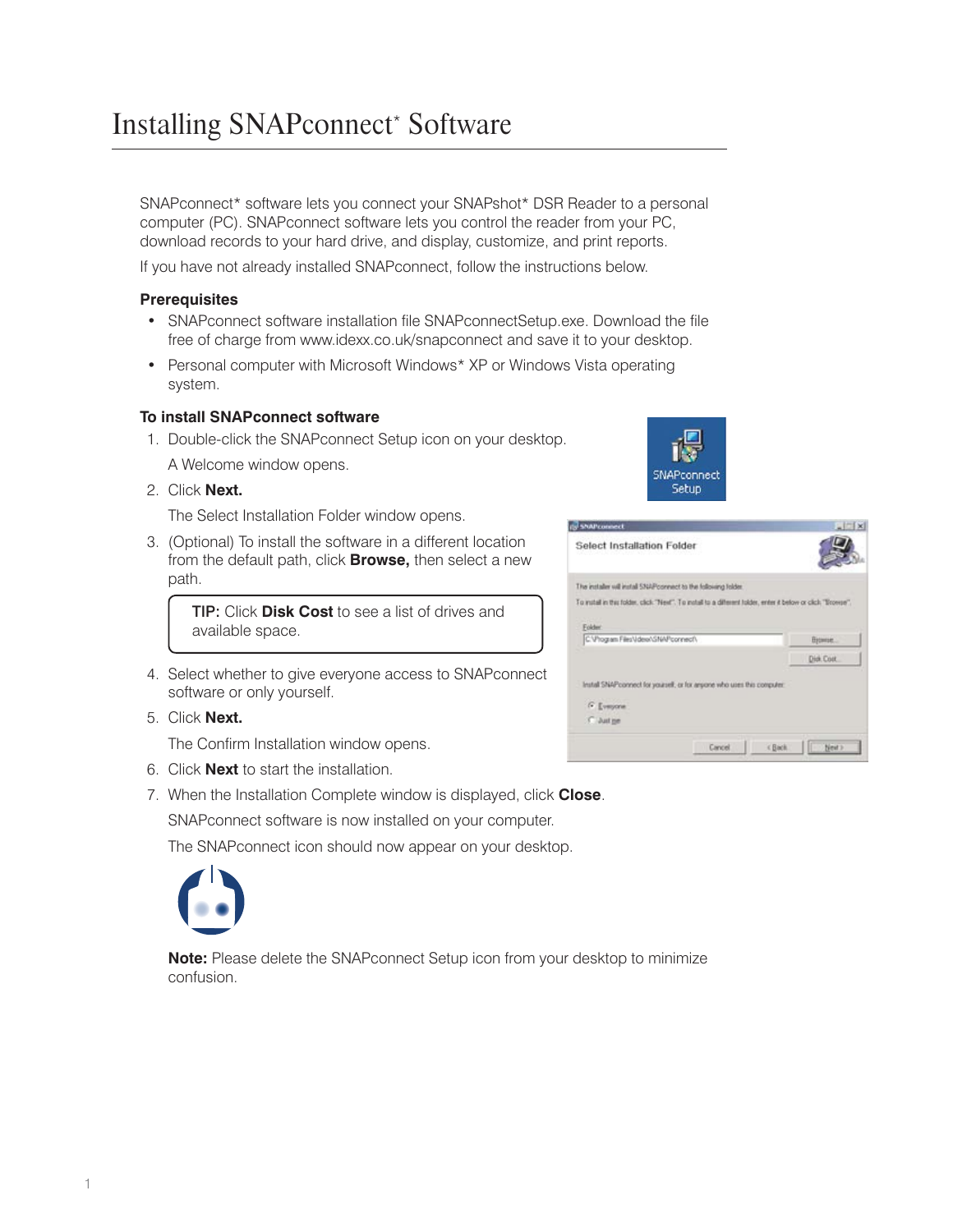# **Prerequisites**

- Microsoft\* Internet Explorer
- A USB A/B cable or a DB9 F/F null modem serial cable; cables are available from most electronics stores
- (Optional) A Microsoft Windows-compatible printer connected to the computer

#### **To connect the SNAPshot\* DSR Reader to your PC and start the software**

- 1. Turn on your SNAPshot DSR Reader.
- 2. On your Windows desktop, click the SNAPconnect icon.



### Or click **Start,** then select **Programs> IDEXX> SNAPconnect.**

The SNAPconnect dialog box opens.

| SNAPshot ® DSR SNAPconnect ™<br>SNAPshot ® DSR | $ \Box$ $\times$ |
|------------------------------------------------|------------------|
| Waiting for connection with SNAPshot ® DSR     |                  |
| $\mathbb{Z}$                                   | \$<br>COM1       |

 3. If you are using a USB cable, connect the square end of the cable to the USB port on the SNAPshot DSR Reader and the horizontal end to a USB port on your PC.

 $-$ or $-$ 

If you are using a serial cable, connect one end of the cable to the COM 2 port on the SNAPshot DSR Reader and the other end to a COM port on your PC.

**TIP:** Verify settings on the SNAPshot DSR Reader by clicking Utilities and then Settings. Ensure that the Comm Device selected is compatible with the cable you are using.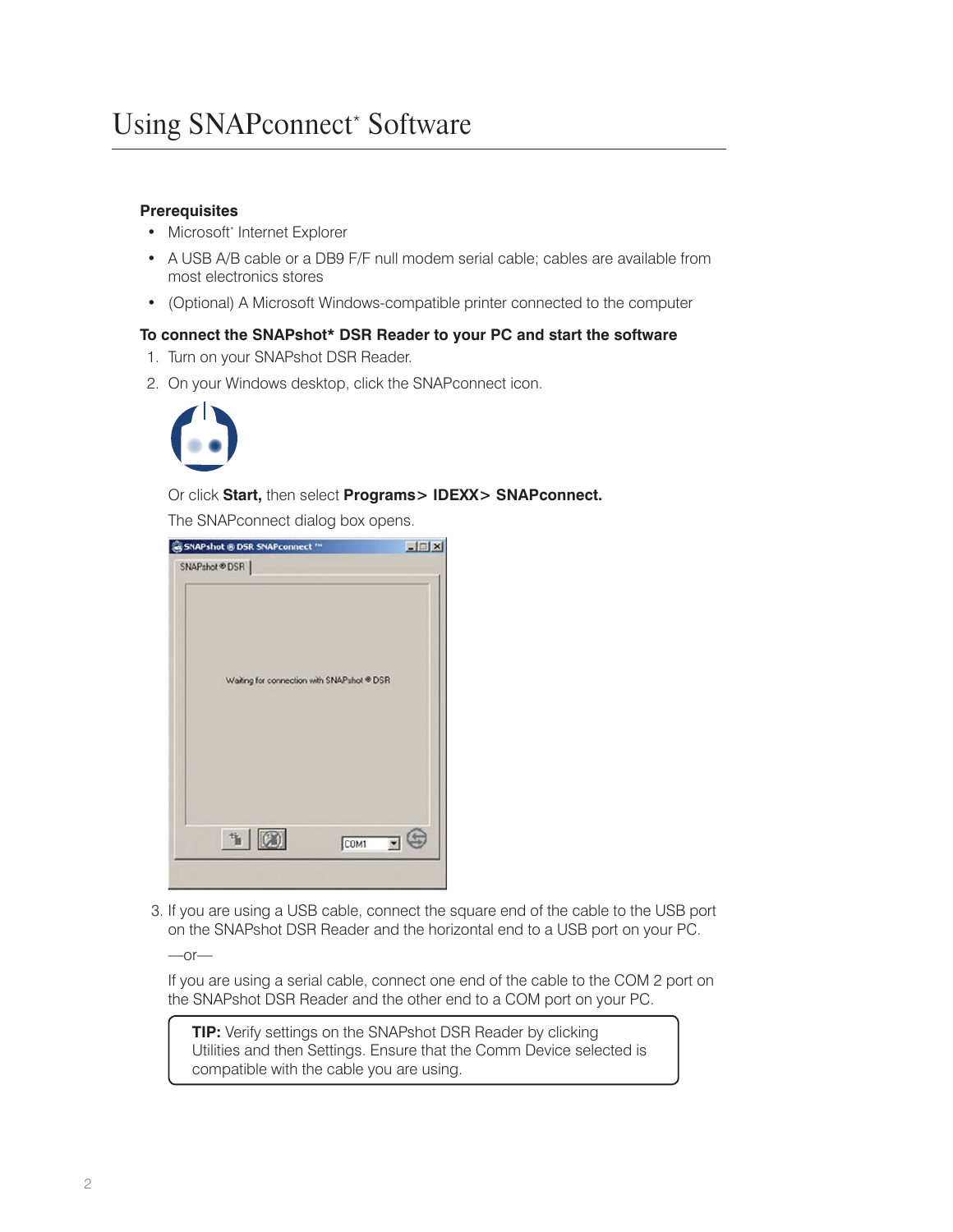4. In the SNAPconnect dialog box, select the connection type (USB or the appropriate COM port) from the drop-down list in the lower right.

| $  $ $\Box$   $\times$<br><b>NAPshot ® DSR SNAPconnect ™</b><br>SNAPshot ® DSR |                                                                  |
|--------------------------------------------------------------------------------|------------------------------------------------------------------|
| Main<br>7/14/08<br>$3:01$ pm<br>SNAPshot <sup>®</sup> DSR                      |                                                                  |
| <b>Read Test</b><br>Utilities!<br>COM1                                         | Communication options<br>Connection status<br>$(green = active)$ |

The connection status icon turns green  $\blacktriangleright$  when the connection between the SNAPshot DSR Reader and the PC is established.

TIP: If you are using a serial cable and the connection icon does *not* turn green, try selecting a different COM port from the drop-down list.

| SNAPshot ® DSR SNAPconnect ™               |      | $-1$ $-1$ $\times$ |
|--------------------------------------------|------|--------------------|
| SNAPshot ® DSR                             |      |                    |
| Waiting for connection with SNAPshot ® DSR |      |                    |
| $\mathbb{Z}$                               | COM1 | ٤                  |

You can now use the SNAPconnect dialog box on your PC to control the SNAPshot DSR Reader.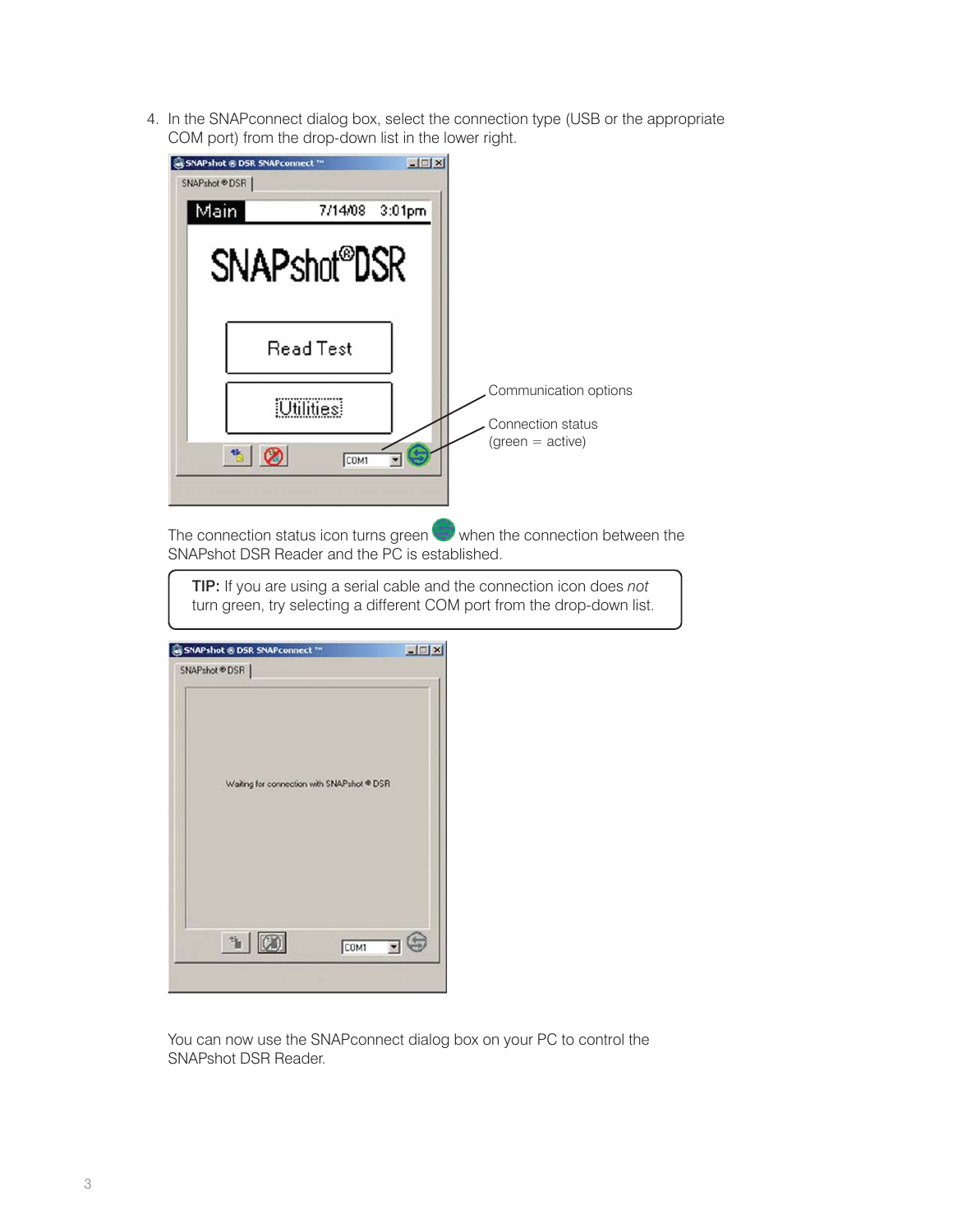# **Understanding the SNAPconnect dialog box**

The SNAPconnect dialog box on the PC looks like the SNAPshot DSR screen, but contains additional buttons at the bottom. The SNAPconnect window is synchronized with the SNAPshot DSR screen, so changes in one location appear in the other location.



SNAPshot DSR Reader

CAUTION: Clicking Delete permanently deletes all records from the reader. Do not use unless you are sure you want to delete the records.

# **To use SNAPconnect software**

• To run a test on the SNAPshot DSR Reader, use the SNAPconnect dialog box on the PC just as you would the SNAPshot DSR screen, but use your PC keyboard and/or mouse to enter information. See the *SNAPshot DSR Reader Operator's Guide* for instructions.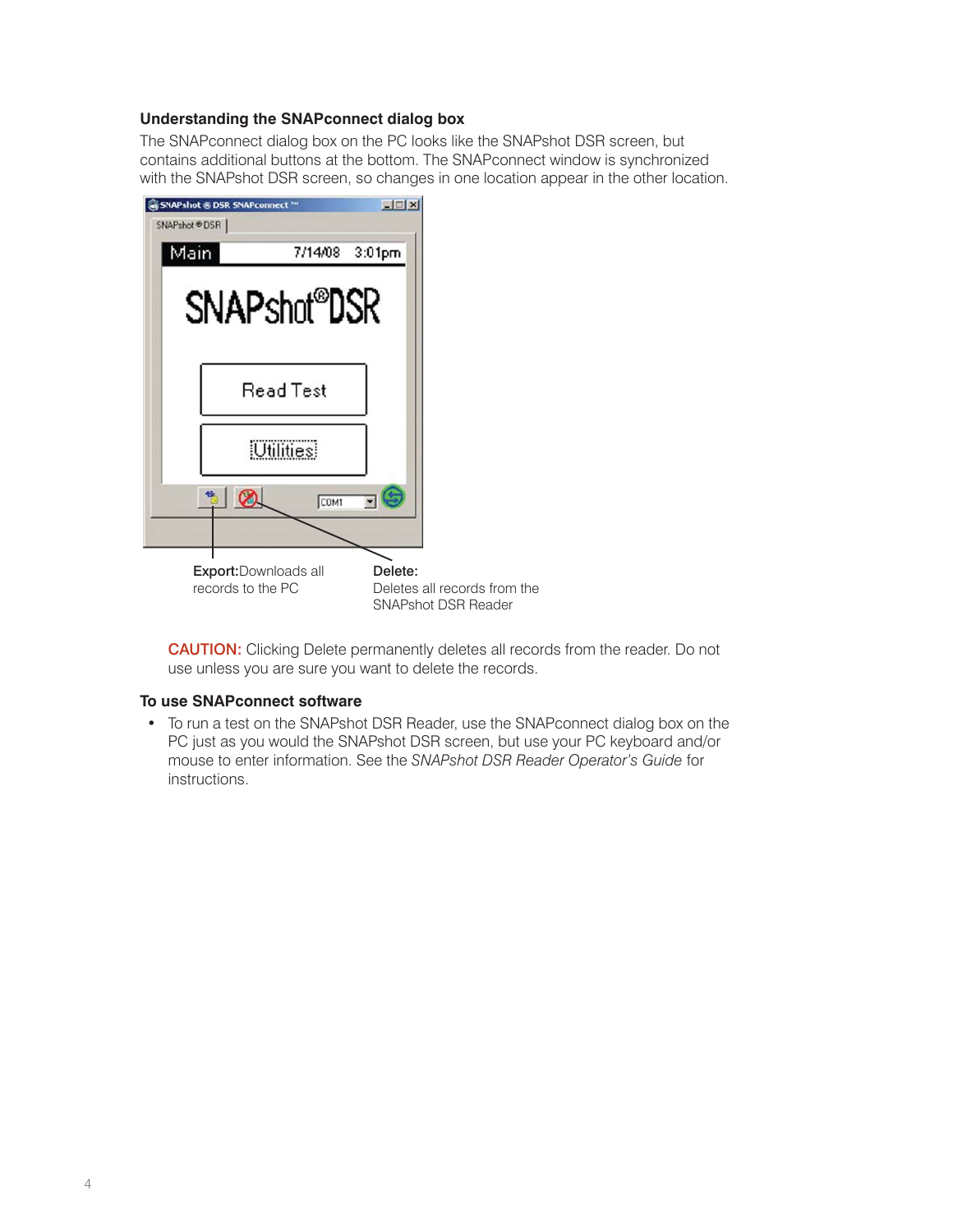# **To save and print data**

1. Click **Export** to download all records from the SNAPshot DSR Reader to the PC.

All records currently stored on the reader are displayed in an HTML file in a browser. (The records are not deleted from the reader; the reader can hold up to 300 results.)

|           |                        |                                                               |            |              | C:\Program Files\Jdess\SNAPconnect\DsrReadings.htm - Microsoft Internet Explorer |  |                                                                                           |       |                                          | $-10x$     |
|-----------|------------------------|---------------------------------------------------------------|------------|--------------|----------------------------------------------------------------------------------|--|-------------------------------------------------------------------------------------------|-------|------------------------------------------|------------|
| File      |                        | Edit Yew Favorites Tools Help                                 |            |              |                                                                                  |  |                                                                                           |       |                                          | æ          |
|           |                        |                                                               |            |              |                                                                                  |  | GEK → → R 2 个 P Search greenester ④ G → → B → D 段 名                                       |       |                                          |            |
|           |                        | Address 4 C:\Program Files\Jdexx\12NAPconnect\DsrReadings.htm |            |              |                                                                                  |  |                                                                                           |       | $=$ $\Rightarrow$ Go Links <sup>39</sup> |            |
| Coogle C- |                        |                                                               |            |              |                                                                                  |  | ▼Go + D D → ☆ Bookmarks > SuitSblocked → Oreck + <sup>39</sup>                            |       |                                          | Settings = |
|           |                        | <b>SNAPshot ® DSR Results Report</b>                          |            |              |                                                                                  |  |                                                                                           |       |                                          |            |
| Date      | Time                   |                                                               |            |              |                                                                                  |  | Assay Type Lot ID   Tech ID Full Read Sample ID   Quick Read Sample   Ratio 1   Results 1 |       |                                          |            |
| 7/29/08   |                        | 10:15 AM Beta-Lactam                                          |            |              |                                                                                  |  |                                                                                           | 0.80. | Negative                                 |            |
| 7/29/08   | 10:16 AM Other         |                                                               |            |              |                                                                                  |  | 2                                                                                         | 0.80  | Negative                                 |            |
| 7/29/08   |                        | 10:16 AM Beta-Lactam AA123 Sheena                             |            |              | 001                                                                              |  |                                                                                           | 0.80  | Negative                                 |            |
| 7/29/08   |                        | 10:17 AM Beta-Lactam AA123 Dan                                |            |              | 002                                                                              |  |                                                                                           | 0.80  | Negative                                 |            |
| 7/29/08   |                        | 10:18 AM Beta-Lactam AA123 Linda                              |            |              | 003                                                                              |  |                                                                                           | 0.80  | Negative                                 |            |
| 7/29/08   |                        | 10.18 AM Beta-Lactam AA123 Rassol                             |            |              | 004                                                                              |  |                                                                                           | 0.80  | Negative                                 |            |
| 7/29/08   | 10:19 AM Other         |                                                               | AA123 Jill |              | 005                                                                              |  |                                                                                           | 0.80  | Negative                                 |            |
| 7/29/08   | 10.20 AM Other         |                                                               |            | AA123 Ganesh | 006                                                                              |  |                                                                                           | 0.79  | Negative                                 |            |
| 7/29/08   | 10:20 AM Other         |                                                               | AA123 Rata |              | 007                                                                              |  |                                                                                           | 0.80  | Negative                                 |            |
|           | 7/29/08 10:21 AM Other |                                                               | AA123 B&   |              | 008                                                                              |  |                                                                                           | 0.80  | Negative                                 |            |

- 2. To save the records to your computer, from the browser's **File** menu, select **Save As.** You can save records as either HTML or text.
- 3. To print the records, from the **File** menu, select **Print.**

### **To copy and paste records into an Excel worksheet**

- 1. Click **Export** to download records to the PC. The records are displayed in a browser.
- 2. Press **Ctrl+A** to select all the records, or using a mouse, click and drag to select a portion of the records.
- 3. From the browser's **Edit** menu, select **Copy.**
- 4. Open an Excel worksheet, click in a cell, then from the Excel **Edit** menu, select **Paste.**

# **To delete all records from the SNAPshot DSR Reader**

1. Click **Delete 2.** 

A message asks whether to clear the records.

CAUTION: All records will be permanently deleted from the reader. Do not continue unless you are sure you want to delete the records.

- 2. Click **OK.** The SNAPconnect window displays the message "Warning" and an OK button.
- 3. Click **OK** to permanently delete the records from the reader.

**Best Practices:** SNAPshot DSR Reader can hold up to 300 records and will automatically overwrite record 1 with record 301. To avoid having to sort through 300 results when transferring records to a spreadsheet, it is suggested that you download and delete your results daily.